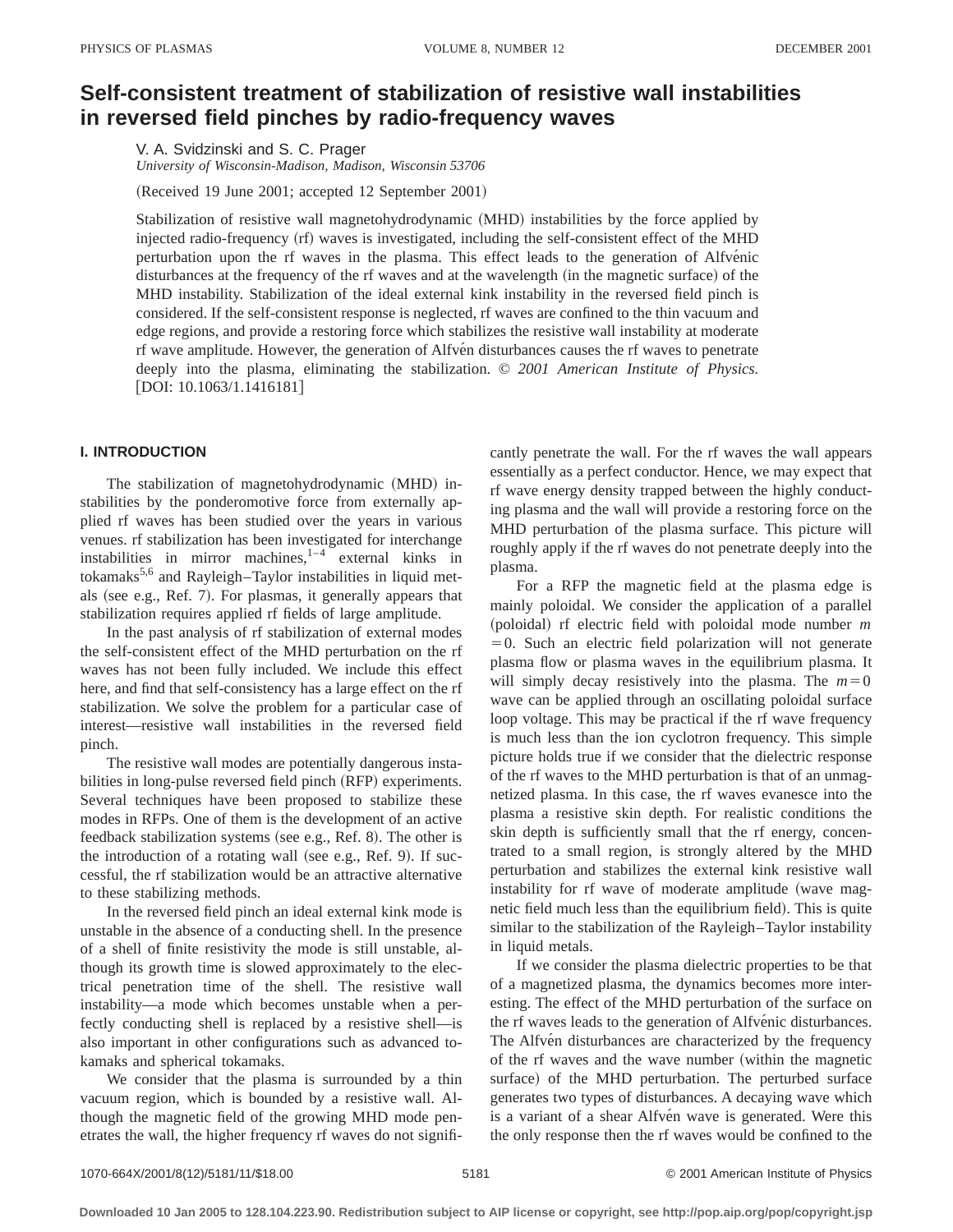

FIG. 1. Geometry for the resistive wall stability analysis.

edge and vacuum region, yielding a strong stabilizing influence. However, compressional waves which propagate into the plasma are also generated. The rf energy is no longer trapped to the edge, and the stabilization vanishes.

The case of the unmagnetized dielectric response is presented in Sec. II (where the perturbed rf pressure is calculated) and Sec. III (where the growth rates are calculated). The more realistic case of the magnetized plasma is discussed in Sec. IV. We summarize in Sec. V.

#### **II. SIMPLIFIED CONSIDERATION OF RF PRESSURE**

We consider a cylindrical geometry shown in Fig. 1 with the plasma radius *a* and the vessel radius *b*. A rf voltage of frequency  $\omega$  is applied to the toroidal gap (horizontal insulated cut in the conducting shell). We can assume that in this model the rf waves are excited by a uniformly distributed electric field on the surface of the vessel,

$$
\mathbf{E}(b) = \frac{1}{2} (E_A e^{-i\omega t} + \text{c.c.}) \mathbf{e}_{\theta}.
$$

In this simplified consideration we assume the dielectric properties of plasma to be that of an unmagnetized, perfectly conducting plasma. In the frequency ranges of interest  $\omega$  $\ll \omega_{ci}$  or  $\omega \gtrsim \omega_{ci}$ ,

$$
\lambda = \frac{\omega a}{c} \ll 1. \tag{1}
$$

First we find the unperturbed em fields. From Maxwell's equations we find that the nonzero field components satisfying the boundary condition  $E_{\theta}(a)=0$  are

$$
E_{\theta} = \frac{\delta E_A}{\delta^2 - 1} \frac{(r - a)(r + a)}{ar},\tag{2}
$$

$$
B_z = \frac{2}{i\lambda} \frac{\delta E_A}{\delta^2 - 1},\tag{3}
$$

where  $\delta = b/a$  and Eq. (1) is used. The time averaged rf pressure on the plasma surface is

$$
P_0 = \frac{|\mathbf{B}|^2}{16\pi} = \frac{1}{16\pi} \frac{4}{\lambda^2} \left(\frac{\delta}{\delta^2 - 1}\right)^2 |E_A|^2.
$$

In the frequency range under consideration we neglect the contribution to the rf pressure from the component of electric field normal to the plasma surface.

Now using a perturbative approach we find the rf pressure on a perturbed plasma surface. Consider a surface perturbation of the form,

$$
r_s = a + \frac{1}{2}(Ae^{im\theta + ikz} + \text{c.c.}).
$$
 (4)

Then including the terms of the first order in *A*, the two unit vectors tangential to the perturbed surface are

$$
\tau_1 = \frac{1}{2} \left( i \frac{m}{a} A e^{im\theta + ikz} + \text{c.c.} \right) \mathbf{e}_r + \mathbf{e}_\theta,
$$
  

$$
\tau_2 = \frac{1}{2} (ik A e^{im\theta + ikz} + \text{c.c.}) \mathbf{e}_r + \mathbf{e}_z.
$$

For a perturbed plasma surface, the rf fields in the vacuum layer are a superposition of the unperturbed fields of Eqs.  $(2)$ ,  $(3)$  and a perturbation. The amplitudes of perturbed rf fields satisfying Maxwell's equations are

$$
E_z = [B^+I_m(|k|r) + C^+K_m(|k|r)]e^{im\theta + ikz} + [B^-I_m(|k|r)
$$
  
+  $C^-K_m(|k|r)]e^{-im\theta - ikz}$ ,  

$$
B_z = [D^+I_m(|k|r) + F^+K_m(|k|r)]e^{im\theta + ikz}
$$
  
+  $[D^-I_m(|k|r) + F^-K_m(|k|r)]e^{-im\theta - ikz}$ ,  

$$
B_\theta = -\frac{i\omega}{c|k|}[B^+I'_m(|k|r) + C^+K'_m(|k|r)]e^{im\theta + ikz}
$$
  
+  $\frac{m}{rk}[D^+I_m(|k|r) + F^+K_m(|k|r)]e^{im\theta + ikz}$   
+  $\cdots$  - $\cdots$   

$$
E_\theta = \frac{m}{rk}[B^+I_m(|k|r) + C^+K_m(|k|r)]e^{im\theta + ikz}
$$
  
+  $\frac{i\omega}{c|k|}[D^+I'_m(|k|r) + F^+K'_m(|k|r)]e^{im\theta + ikz}$   
+  $\cdots$  - $\cdots$ 

where the terms with  $-$ " are obtained from the terms with "<sup>+</sup>" by changing  $m \rightarrow -m$  and  $k \rightarrow -k$ , and the order *m* of the Bessel functions is positive (subscript m refers to  $|m|$ ). Also it is assumed that  $\omega/c \ll |k|$  which is consistent with the condition of Eq.  $(1)$ .

The boundary conditions  $E_{\theta}(b)=0$  and  $E_{z}(b)=0$  give

$$
C^{+} = -\frac{I_m(|k|b)}{K_m(|k|b)}B^{+}, \quad F^{+} = -\frac{I'_m(|k|b)}{K'_m(|k|b)}D^{+}.
$$
 (5)

The same relations hold for the coefficients with  $-$ ."

The boundary conditions on the plasma surface are  $\mathbf{E}(r_s) \cdot \mathbf{\tau}_{1,2} = 0$ . Including terms of first order in *A*, one obtains

$$
2\tilde{E}_A \frac{1}{2}A + \frac{m}{k} f_{\rm rf} B^+ + \frac{i\omega}{c|k|} g_{\rm rf}^{\ d} D^+ = 0,\tag{6}
$$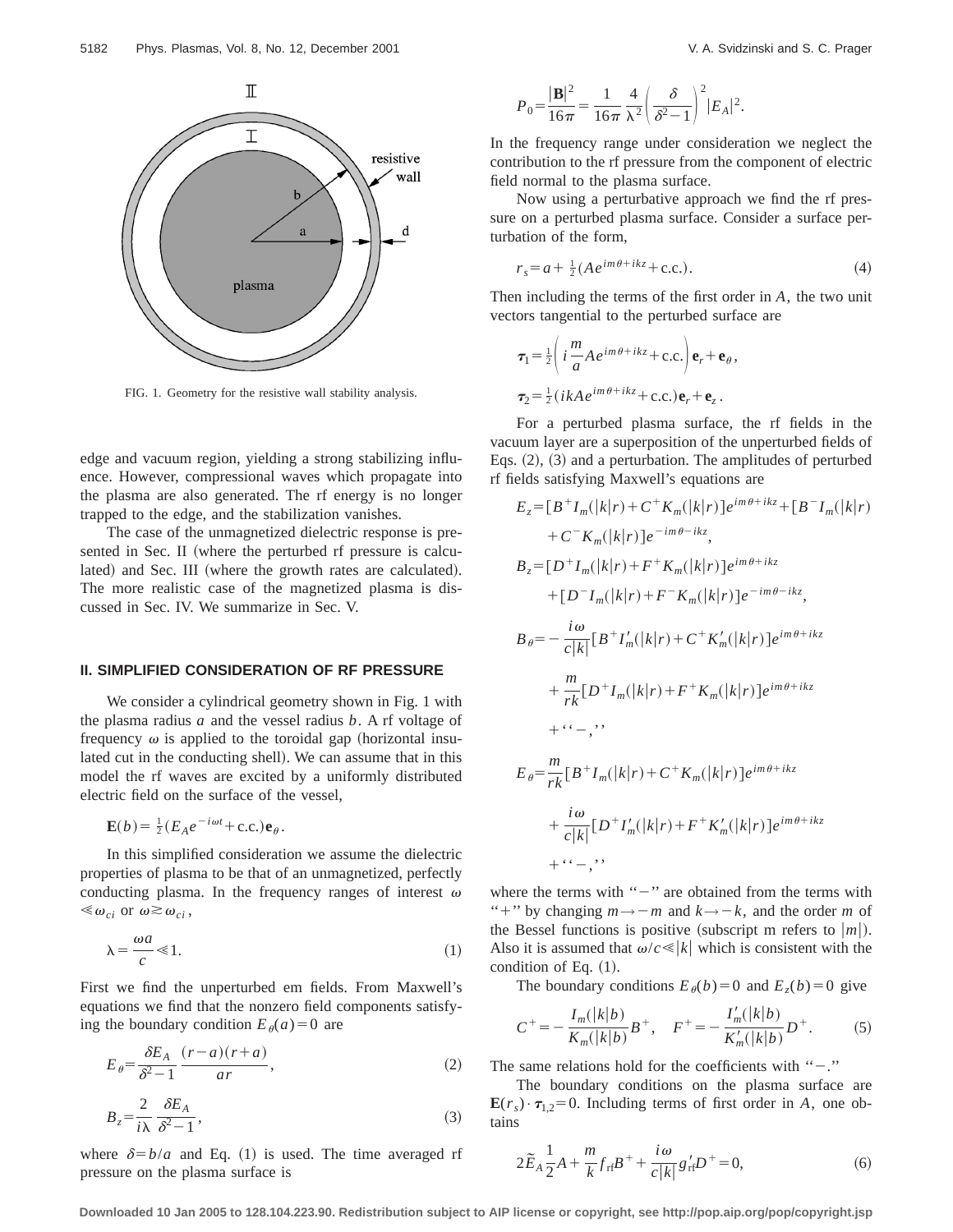where  $\widetilde{E}_A = \delta E_A / (\delta^2 - 1)$  and

$$
f_{\rm rf} = I_m(|k|a) - \frac{I_m(|k|b)}{K_m(|k|b)} K_m(|k|a),
$$
  
\n
$$
g_{\rm rf} = I_m(|k|a) - \frac{I'_m(|k|b)}{K'_m(|k|b)} K_m(|k|a),
$$
  
\n
$$
g'_{\rm rf} = I'_m(|k|a) - \frac{I'_m(|k|b)}{K'_m(|k|b)} K'_m(|k|a).
$$

The equation for  $B^-$  and  $D^-$  is obtained by changing *A*  $\rightarrow$ *A*<sup>\*</sup> in Eq. (6).

We solve the Eqs.  $(5)-(7)$  and find the perturbed amplitude

$$
B_z = \frac{g_{\text{rf}}}{g_{\text{rf}}'} \frac{2i\widetilde{E}_A|k|}{\lambda} \frac{1}{2} (Ae^{im\theta + ikz} + \text{c.c.}).
$$

Then the total time averaged rf pressure on the plasma surface with the linear accuracy in *A* is

$$
P = \frac{1}{16\pi} \left| \frac{2}{i\lambda} \widetilde{E}_A + \frac{g_{\text{rf}}}{g_{\text{rf}}'} \frac{2i\widetilde{E}_A|k|}{\lambda} \frac{1}{2} (A e^{im\theta + ikz} + \text{c.c.}) \right|^2
$$
  

$$
\approx P_0 + \widetilde{p}_{\text{rf}} \frac{1}{2} (A e^{im\theta + ikz} + \text{c.c.}), \tag{8}
$$

with

$$
\tilde{p}_{\rm rf} = -P_0 \frac{g_{\rm rf}}{g_{\rm rf}} 2|k| > 0.
$$

Since  $\tilde{p}_{rf}$  $> 0$ , the perturbed rf pressure profile has a stabilizing effect on the plasma surface.

In the present analysis the unperturbed rf pressure  $P_0$  is much smaller than the typical magnetic pressure in the plasma. It is assumed that the influence of rf pressure on the plasma equillibrium is negligible.

Although small, the rf pressure can influence the stability properties of the plasma. From Eq.  $(8)$  it follows that the perturbed rf pressure is proportional to  $A/(b-a)$  ( $g'_H \propto b$  $(a - a)$ , while the MHD force acting on the perturbed plasma column is proportional to  $A/a$  (for the low frequencies of resistive wall modes). Thus for a sufficiently thin vacuum layer the perturbed MHD and rf forces can be comparable even when the unperturbed rf pressure is significantly smaller than the magnetic pressure, which may lead to an effective stabilization of external modes in RFPs.

# **III. CALCULATION OF THE GROWTH RATES**

We follow closely the derivation of the growth rates of the resistive wall modes given in Chapter 9 in Ref. 10 for the general screw pinch. We modify the pressure balance equation on the plasma–vacuum boundary by including the rf pressure calculated in the previous section.

The length of the cylinder is  $2\pi R_0$ . The equilibrium magnetic field is given by  $\mathbf{B} = B_{\theta}(r)\mathbf{e}_{\theta} + B_{z}(r)\mathbf{e}_{z}$  and the perturbations are of the form  $\zeta(\mathbf{r}) = \zeta(r) \exp[i(m\theta + kz)].$  The displacement is decomposed as  $\xi = \xi \mathbf{e}_r + \eta \mathbf{e}_\eta + \xi_{\parallel} \mathbf{b}$ , where  $e_n = (B_z e_\theta - B_\theta e_z)/B$  and **b** is the unit vector in the direction of **B**.

In the vacuum region I (see Fig. 1) the perturbed MHD magnetic field amplitudes (separate from the perturbed rf fields) are

$$
B_{1r} = k[c_1I'_m(|k|r) + c_2K'_m(|k|r)],
$$
  
\n
$$
B_{1\theta} = \frac{im}{r}[c_1I_m(|k|r) + c_2K_m(|k|r)],
$$
  
\n
$$
B_{1z} = ik[c_1I_m(|k|r) + c_2K_m(|k|r)].
$$

In the vacuum region II the amplitudes are

$$
B_{1r} = kc_5 K'_m(|k|r), \quad B_{1\theta} = \frac{im}{r} c_5 K_m(|k|r),
$$
  

$$
B_{1z} = ikc_5 K_m(|k|r).
$$

Within the resistive wall  $\mathbf{B}_1$  satisfies a magnetic diffusion equation,

$$
\frac{\partial \mathbf{B}_1}{\partial t} = \frac{\eta c^2}{4 \pi} \nabla^2 \mathbf{B}_1.
$$

This equation is solved in a thin wall limit  $d \le b$ . Since the growth rate  $\gamma$  will be of order  $\gamma \sim 1/\tau_D = \eta c^2/4\pi b d$ , then  $4\pi\gamma/\eta c^2 \sim 1/bd \ge k^2 + m^2/b^2$  and

$$
B_{1r} = c_3 e^{\lambda_1(r-b)} + c_4 e^{-\lambda_1(r-b)},
$$

with  $\lambda_1^2 = 4 \pi \gamma / \eta c^2$ . The remaining components of **B**<sub>1</sub> are given by the two relations,

$$
\frac{m}{b} B_{1z} - kB_{1\theta} = 0,
$$
\n
$$
i \left( \frac{m}{b} B_{1\theta} + kB_{1z} \right) = -\lambda_1 [c_3 e^{\lambda_1(r-b)} - c_4 e^{-\lambda_1(r-b)}].
$$

The first equation follows from tangential continuity arguments and the fact that  $(m/r)B_{1z} = kB_{1\theta}$  in both regions I and II. The second equation is a consequence of  $\nabla \cdot \mathbf{B}_1 = 0$ .

To find a dispersion relation for  $\gamma$ , we match the solutions in each region by applying the boundary conditions. At the boundary of the regions I, II and the wall one of the tangential components of  $\mathbf{B}_1$  and the normal components of  $B_1$  are continuous (due to the above equation the second tangential component is continuous automatically).

Across the region I-plasma interface the boundary conditions require continuity in the normal component of magnetic field  $[B_{1r}] = 0$  and the perpendicular pressure balance

$$
\left[p_1 + \frac{\mathbf{B} \mathbf{B}_1}{4\pi} + \xi \nabla \left(p + \frac{B^2}{8\pi}\right)\right] = 0.
$$

To evaluate these conditions it is necessary to express each of the plasma quantities in terms of the value of  $\xi$  on the boundary.

The perturbed magnetic field  $\mathbf{B}_1$  can be found from MHD equations in terms of  $\xi$ ,

$$
B_{1r} = i \left( \frac{m}{r} B_{\theta} + k B_z \right) \xi,
$$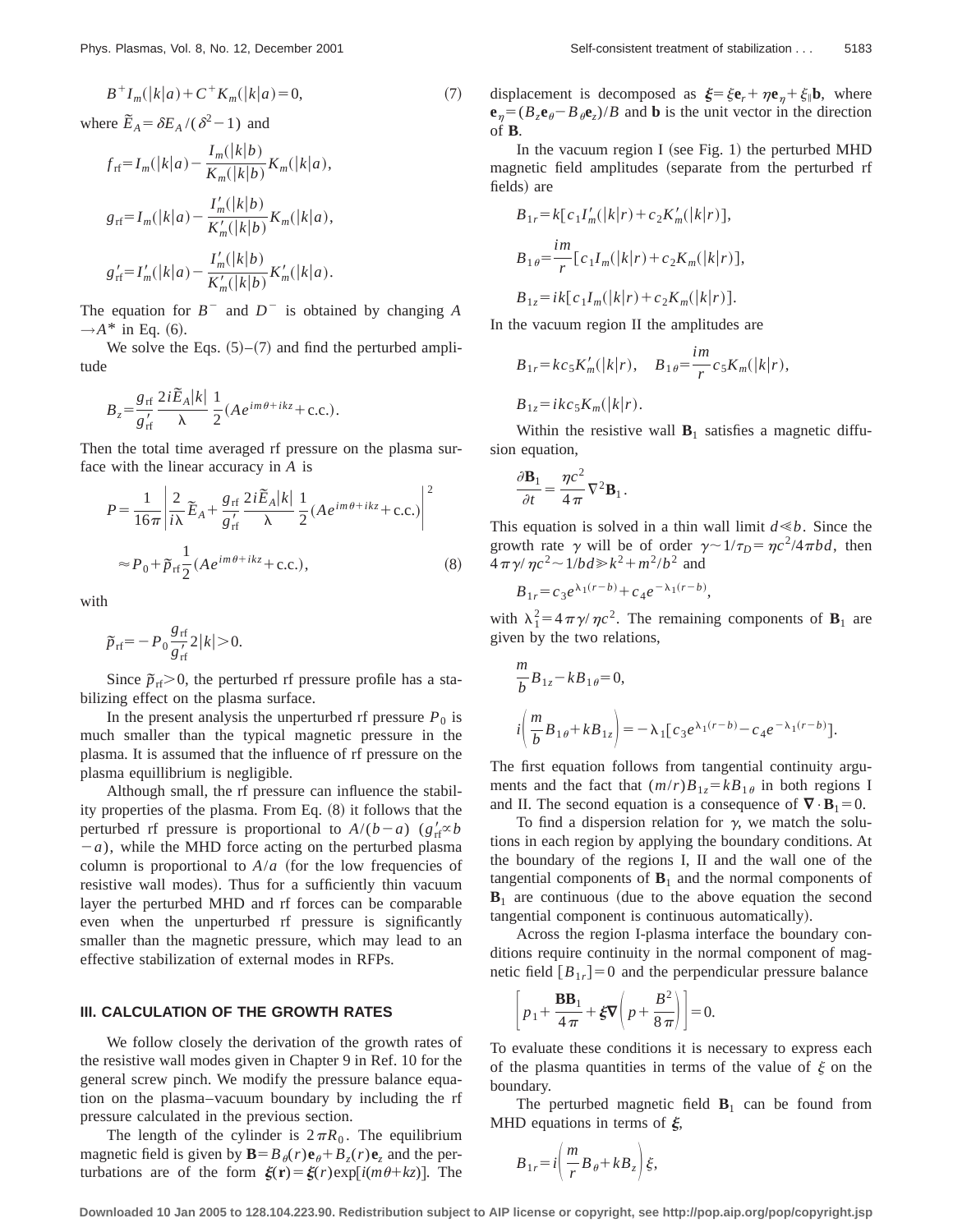

FIG. 2.  $\gamma \tau_D$  vs *ka*. (a)  $\mu a = 2.4$ , (b)  $\mu a = 2.5$ , (c)  $\mu a = 2.6$ . In all cases:  $(--)$  *P*<sub>0</sub> /*P<sub>B</sub>*=0,  $(-)$  *P*<sub>0</sub> /*P<sub>B</sub>*=0.05;  $b/a=1.1$ ,  $m=1$ .

,

where

$$
\Lambda_b - \Lambda_{\infty} = \Lambda_{\infty} \frac{I'_m(|k|a)/K'_m(|k|a) - I_m(|k|a)/K_m(|k|a)}{I'_m(|k|b)/K'_m(|k|b) - I'_m(|k|a)/K'_m(|k|a)}
$$
  

$$
\Lambda_{\infty} = -\frac{|m|K_m(|k|a)}{|k|aK'_m(|k|a)},
$$
  

$$
f = \frac{rF^2}{k_0^2},
$$
  

$$
g = \left(\frac{k_0^2r^2 - 1}{k_0^2r^2}\right)rF^2 + 2\frac{k^2}{rk_0^4}\left(kB_z - \frac{mB_\theta}{r}\right)F.
$$

 $\delta W_{\text{rf}}$  defined in Eq. (10) is proportional to the work done by the forces of rf pressure exerted on the plasma–vacuum surface when this surface is continuously perturbed by increasing  $\xi_a$  from 0 to its amplitude value.  $\delta W_\infty$  and  $\delta W_b$  relate to  $\delta W$  with a perfectly conducting wall, located at  $r = \infty$  and  $r=b$  correspondingly. In the above equation for *g* we assumed zero plasma pressure.

The function  $\xi(r)$  satisfies a differential equation of second order with the regularity conditions at  $r=0$ . This means that  $\xi(r)$  is defined by the boundary condition  $\xi(a) = \xi_a$ . For a mode unstable without the rf pressure,  $\delta W_\infty < 0$  and  $\delta W_b$  $>$  0. In Eq. (9) one can assume that  $\delta W_{\text{rf}} \le \delta W_b$ . Because  $\delta W_{\text{rf}}$  $> 0$ , the rf pressure is a stabilizing influence.

To estimate the changes to the growth rates, we consider the Bessel function equilibrium (the Taylor state) given by

$$
\frac{B_z}{B_0} = J_0(\mu r), \ \frac{B_\theta}{B_0} = J_1(\mu r),
$$

where  $B_0$  is the toroidal field on axis,  $J_0$  and  $J_1$  are Bessel functions. For this state  $B<sub>z</sub>$  reverses direction with radius if  $\mu a > 2.4.$ 

For the estimation of  $\delta W_{\infty}$  given by Eq. (11) instead of an exact function  $\xi(r)$  we take the trial function  $\xi(r) = \xi_a$ ,  $0 \le r \le a$ . This choice is appropriate for an analysis of external modes. With these assumptions the growth rate  $\gamma \tau_D$  is defined by the dimensionless parameters  $P_0/P_B$  ( $P_B$  $= B_0^2/8\pi$ ,  $\mu a$ ,  $b/a$ ,  $m$ ,  $ka$ . The modes unstable without rf power are only with  $m = \pm 1$ . Here we consider only these modes. Because the growth rate is symmetric with respect to simultaneous change  $m \rightarrow -m$ ,  $k \rightarrow -k$ , we consider the modes with  $m=1$ .

We calculate  $\gamma \tau_D$  for several values of the parameter  $\mu a$ corresponding to equilibria with field reversal. Figures  $2(a)$ – (c) show the dependence of  $\gamma \tau_D$  vs *ka* for  $\mu a$  $= 2.4$ ; 2.5; 2.6. On these figures  $b/a = 1.1$ ,  $m = 1$ . The

# $B_{1\theta} = ikB\eta - (\xi B_{\theta})'$ ,  $B_{1z} = -\frac{1}{r}(r\xi B_z)' - \frac{im}{r}B\eta.$

In the low frequency limit the component  $\eta$  is related to  $\xi$ (see Appendix C in Ref. 10) by

$$
\eta = \frac{i}{rBk_0^2} \left[ G(r\xi)' + 2kB_\theta \xi \right],
$$

where  $k_0^2 = k^2 + m^2/r^2$ ,  $G = mB_z/r - kB_\theta$ . For simplicity we assume that no surface currents are present on the plasma– vacuum interface and that the plasma pressure decays smoothly to zero at the plasma edge. Then the pressure balance becomes

$$
\mathbf{B}_a \mathbf{B}_{1a}^p = \mathbf{B}_a \mathbf{B}_{1a}^v + 4 \pi \tilde{p}_{\text{rf}} \xi_a ,
$$

where  $\tilde{p}_{\text{rf}}$  is defined in Eq. (8).

Then the boundary conditions across the region I-plasma interface can be written as

$$
k[c_1I'_m(|k|a) + c_2K'_m(|k|a)] = iF_a\xi_a,
$$
  
\n
$$
iF_a[c_1I_m(|k|a) + c_2K_m(|k|a)] + 4\pi\tilde{p}_{\text{rf}}\xi_a
$$
  
\n
$$
= -\frac{F_a}{ak_0^2}(\hat{F}_a\xi_a + F_a a\xi'_a),
$$

where  $F = (m/r)B_{\theta} + kB_{z}$ ,  $\hat{F} = kB_{z} - (m/r)B_{\theta}$ .

Combining these equations with the other four boundary conditions, after some calculations one finds

$$
\gamma \tau_D = \frac{k^2 b^2 + m^2}{k^2 b^2 K'_m(|k|b) I'_m(|k|b) \left[1 - \frac{I'_m(|k|a) K'_m(|k|b)}{I'_m(|k|b) K'_m(|k|a)}\right]}
$$

$$
\times \frac{\delta W_\infty + \delta W_{\rm rf}}{\delta W_b + \delta W_{\rm rf}}, \tag{9}
$$

where  $\tau_D = 4 \pi b d / \eta c^2$ ,

$$
\delta W_{\rm rf} = 2\pi^2 R_0 a \tilde{p}_{\rm rf} \xi_a^2, \qquad (10)
$$

$$
\frac{\delta W_{\infty}}{(\pi/2)R_0} = \int_0^a (f\xi'^2 + g\xi^2)dr + \left[ \left( \frac{krB_z - mB_\theta}{k_0^2 r^2} \right) rF + \frac{r^2 \Lambda_{\infty} F^2}{|m|} \right]_{a} \xi_a^2, \tag{11}
$$

$$
\frac{\delta W_b}{(\pi/2)R_0} = \frac{\delta W_{\infty}}{(\pi/2)R_0} + \frac{a^2 F_a^2}{|m|} (\Lambda_b - \Lambda_{\infty}) \xi_a^2, \qquad (12)
$$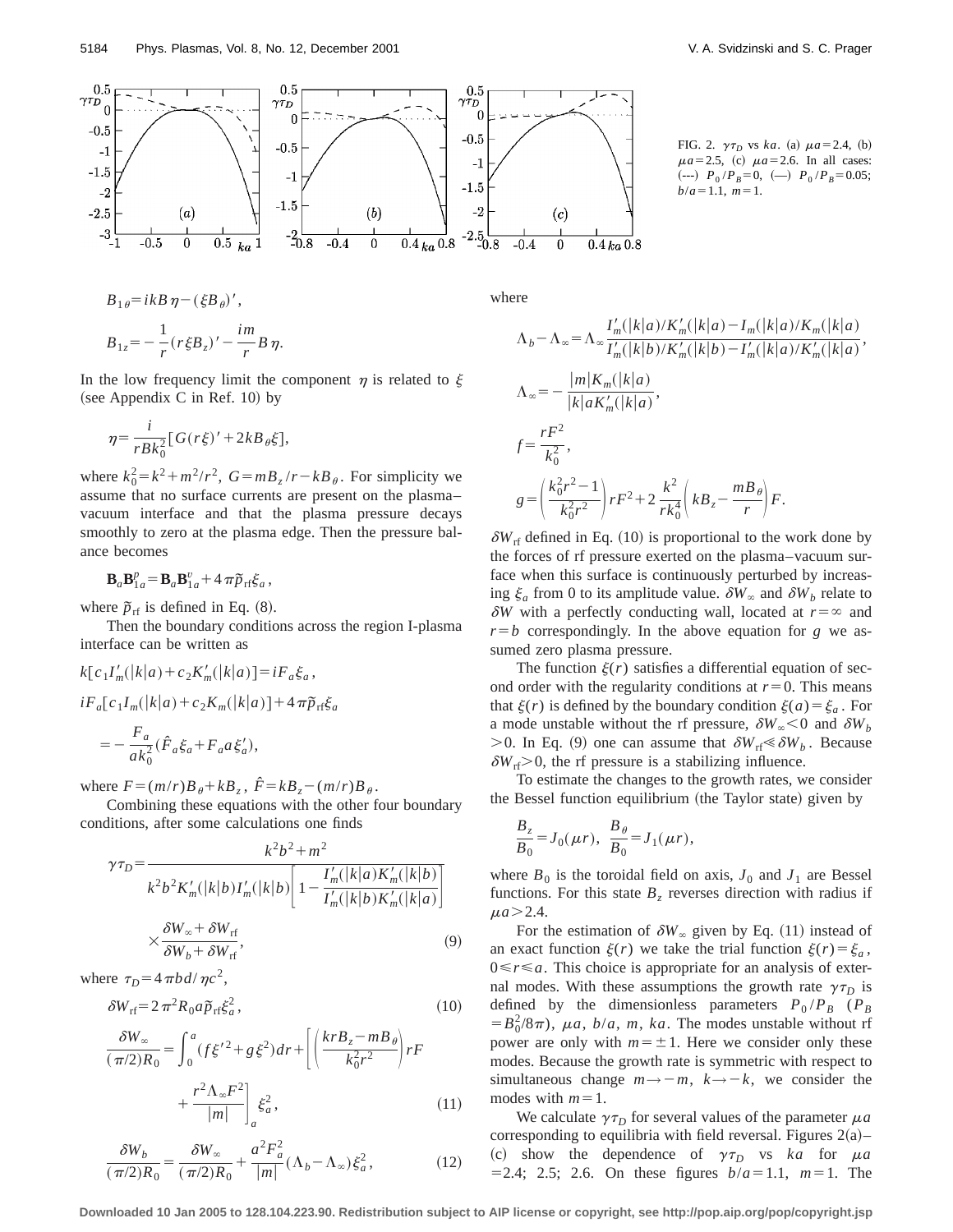

FIG. 3. Geometry for a magnetized plasma analysis.

dashed lines are  $\gamma \tau_D$  without rf pressure and the solid lines are  $\gamma \tau_D$  with  $P_0 / P_B = 0.05$ . When  $\gamma > 0$  the mode is unstable, and when  $\gamma$ <0 the mode is stable.

From this figure one can see that without the rf pressure the mode is unstable for some range of wave numbers *ka*. With the rf pressure the mode is either stabilized or its maximum growth rate is reduced by approximately an order of magnitude. If one identifies an equivalent torus of length  $2\pi R_0$ , then the wave number *k* becomes quantized: *ka*  $\frac{5}{2}$ *na*/*R*<sub>0</sub>. If we take the aspect ratio *R*<sub>0</sub>/*a*=3, then from Fig. 2 one can see that the mode is stabilized by the rf pressure for all wave numbers.

This analysis shows that the stabilization of the resistive wall modes in RFPs is possible with application of moderate rf pressure. From this point of view this approach seems to be attractive. Further analysis with a more realistic description of the dielectric properties of the plasma is necessary, however, in order to make a more substantiated conclusion about the applicability of this approach.

### **IV. RF PRESSURE ON A MAGNETIZED PLASMA**

## **A. Magnetized plasma with a skin layer,**  $\omega_{\text{rf}} \leq \omega_{\text{ci}}$

In this section we find the distribution of rf pressure on a perturbed boundary of a magnetized plasma. We consider a plane geometry with a uniform magnetic field  $\mathbf{B}_0$  directed along the  $z$  axis (see Fig. 3). The width of vacuum layer is  $l$ . rf electric field is applied at the wall in the direction parallel to the magnetic field in the plasma,

$$
E_z = \frac{1}{2} (E_A e^{-i\omega t} + \text{c.c.}).
$$

Here we examine the rf frequency range  $\omega \ll \omega_{ci}$  such that the propagation of em waves in plasma is described by a resistive MHD model. We also ignore plasma pressure in this model and assume that the plasma density is uniform.

The rf fields of interest penetrate into plasma on a depth of the skin layer. Therefore it is reasonable to assume the uniformity of the magnetic field and of the plasma density. The rf pressure on the plasma surface is obtained by integrating the volume density of rf force across the skin layer.

The sharp plasma boundary model is used here for simplicity. However we do not expect a significant change of the result if the plasma density is allowed to decay smoothly to zero as long as the length of penetration of rf fields into the plasma is much smaller than the width of the vacuum layer. Also it is assumed that in the vacuum region the plasma density and temperature are small enough so that the plasma dielectric properties in this region are that of a vacuum.

We first find em fields in the unperturbed plasma. Linearized equations for rf fields in the unperturbed plasma are

$$
\rho \frac{\partial \mathbf{v}}{\partial t} = \frac{1}{c} \mathbf{j} \times \mathbf{B}_0, \ \ \mathbf{E} + \frac{\mathbf{v}}{c} \times \mathbf{B}_0 = \eta \mathbf{j},
$$

$$
\nabla \times \mathbf{E} = -\frac{1}{c} \frac{\partial \mathbf{B}}{\partial t}, \ \ \nabla \times \mathbf{B} = \frac{4 \pi}{c} \mathbf{j}.
$$

We find the solution in the form,

$$
\mathbf{E} = \frac{1}{2} (\mathbf{E}e^{-i\omega t} + \text{c.c.}).
$$

Then the solution in the plasma is

$$
E_{zp} = \alpha \frac{E_A}{\sin \lambda + \alpha \cos \lambda} e^{ik_y \omega},
$$
  
\n
$$
B_{xp} = \frac{iE_A}{\sin \lambda + \alpha \cos \lambda} e^{ik_y \omega},
$$
  
\n
$$
j_z = \frac{c}{4\pi} \frac{k_{y0} E_A}{\sin \lambda + \alpha \cos \lambda} e^{ik_y \omega},
$$

and in vacuum is

 $v=0$ 

$$
E_z = [-\sin(\omega y/c) + \alpha \cos(\omega y/c)] \frac{E_A}{\sin \lambda + \alpha \cos \lambda},
$$
  

$$
B_x = [\cos(\omega y/c) + \alpha \sin(\omega y/c)] \frac{iE_A}{\sin \lambda + \alpha \cos \lambda},
$$

where

$$
\lambda = \omega l/c, \ \ \alpha = \sqrt{\frac{\omega \eta}{8 \pi}} (1+i), \ \ k_{y0} = \sqrt{\frac{4 \pi \omega}{2 \eta c^2}} (1+i).
$$

Then the unperturbed rf pressure on the plasma boundary is given by

$$
P_0 = \int_0^\infty \frac{1}{c} \langle j_z B_x \rangle dy = \frac{\beta \beta^*}{16\pi},
$$

where  $\beta = E_A / (\sin \lambda + \alpha \cos \lambda)$ .

If the resistivity  $\eta$  is found from the electron–ion collision rates, then for the boundary plasma with  $n \sim 5$  $\cdot 10^{12}$  cm<sup>-3</sup>,  $T \sim 40$  eV,  $\omega \sim 10^5$  rad/s the skin depth corresponding to the wave number  $k_{y0}$  is  $\sim$ 1 cm.

We assume that the perturbation of the plasma–vacuum boundary,

$$
y_s = \frac{1}{2} \left( A e^{ik_x x + ik_z z} + \text{c.c.} \right)
$$

is much smaller than the skin depth, and also that

$$
|k_x|, |k_z| \le |k_{y0}|. \tag{13}
$$

The normal vector to the perturbed surface is

$$
\mathbf{n} = \frac{1}{2}(-ik_x A e^{ik_x x + ik_z z} + \text{c.c.})\mathbf{e}_x + \mathbf{e}_y + \frac{1}{2}(-ik_z A e^{ik_x x + ik_z z} + \text{c.c.})\mathbf{e}_z.
$$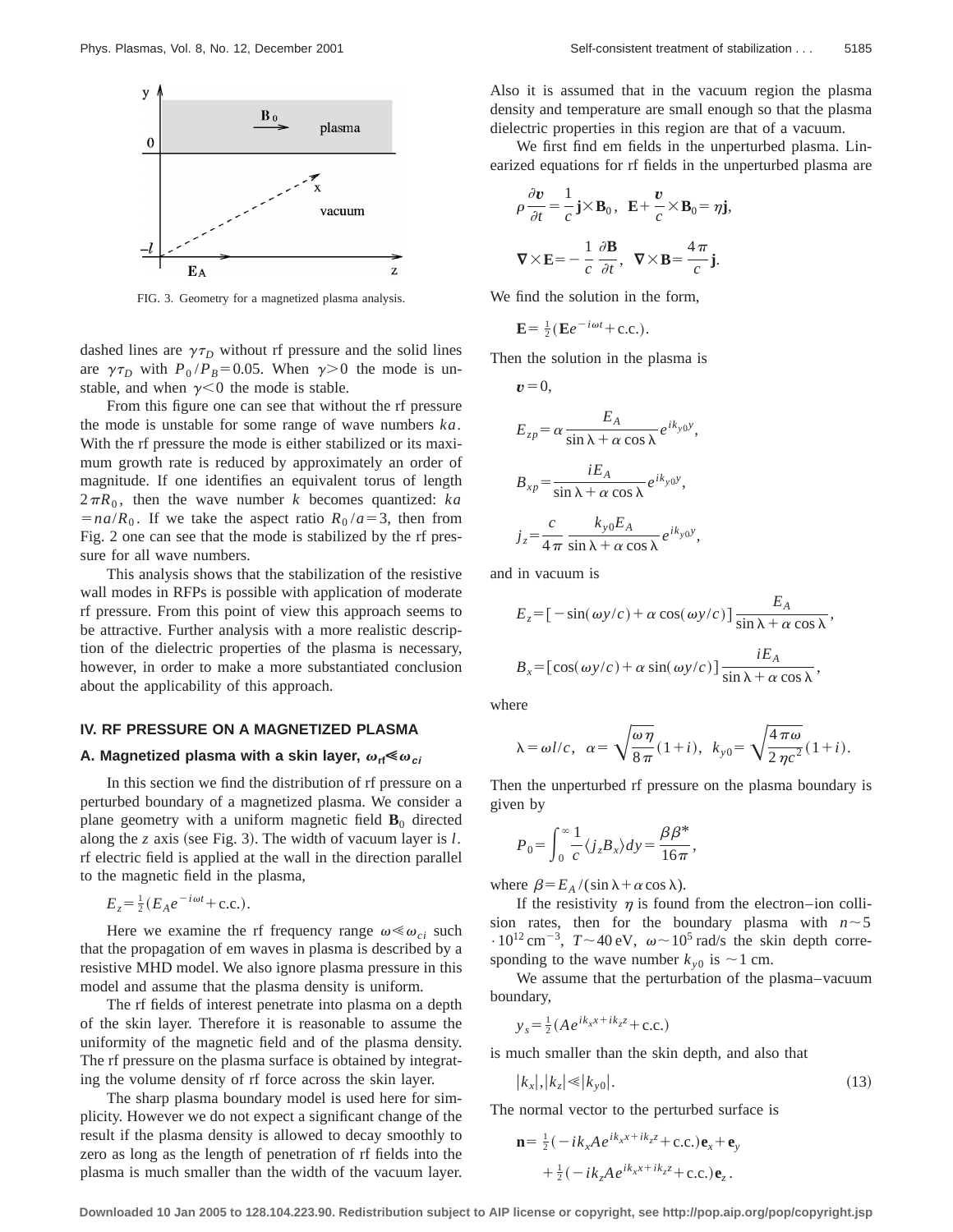The total MHD magnetic field is

$$
\mathbf{B} = B_0 \mathbf{e}_z + \frac{1}{2} (\mathbf{B} e^{ik_x x + ik_y y + ik_z z} + \text{c.c.}).
$$
 (14)

Since the perturbed plasma–vacuum boundary stays on the perturbed magnetic surface, then  $\mathbf{B} \cdot \mathbf{n} = 0$  at  $y = 0$ , which gives

$$
B_y = ik_z AB_0. \tag{15}
$$

We consider single-fluid resistive MHD equations without pressure and express each quantity in the form,

 $f = f_0 + f_{0r}f + f_{rf}$ 

where  $f_0$  is the unperturbed time-independent (equilibrium) quantity and  $f_{0rf}$  is the unperturbed quantity varying with frequency  $\omega$ . The terms  $f$  and  $f_{\text{rf}}$  are the perturbations to the equilibrium and rf fields, respectively.

The unperturbed fields are

$$
v_0=0
$$
,  $v_{0rf}=0$ ,  $\rho_0$ ,  $\rho_{0rf}=0$ ,  $\mathbf{j}_0=0$ ,  $\mathbf{j}_{0rf}$ ,  
 $\mathbf{B}_0 = B_0 \mathbf{e}_z$ ,  $\mathbf{B}_{0rf}$ ,  $\mathbf{E}_0 = 0$ ,  $\mathbf{E}_{0rf}$ .

We perform separation of fast  $(rf)$  and slow  $(growth)$  time scales. The linearized momentum equation for rf quantities is

$$
\rho_0 \frac{\partial \mathbf{v}_{\rm rf}}{\partial t} = \frac{1}{c} (\mathbf{j}_{0\rm rf} \times \mathbf{B} + \mathbf{j} \times \mathbf{B}_{0\rm rf} + \mathbf{j}_{\rm rf} \times B_0 \mathbf{e}_z)
$$

and the equation for the volume density of rf force is

$$
\mathbf{f} = \frac{1}{c} \langle \mathbf{j}_{0rf} \times \mathbf{B}_{0rf} + \mathbf{j}_{0rf} \times \mathbf{B}_{rf} + \mathbf{j}_{rf} \times \mathbf{B}_{0rf}.
$$
 (16)

From the linearized Ohm's Law the equation for the rf fields is

$$
\mathbf{E}_{\rm rf} + \frac{1}{c} \mathbf{v}_{\rm rf} \times B_0 \mathbf{e}_z = \eta \mathbf{j}_{\rm rf}.
$$

Where we have taken into account that  $|\mathbf{v} \times \mathbf{B}_{0rf}| \ll |\mathbf{v}_{rf}|$  $\times B_0 \mathbf{e}_z$ .

Since the resultant equations are linear with respect to rf fields, we can consider equations for their complex amplitudes assuming the time dependence  $\propto \exp(-i\omega t)$ . Then after substituting  $v_{rf}$  found from the momentum equation into Ohm's Law and using  $\eta \omega \ll v_A^2/c^2$ , we find

$$
j_{xrf} = \frac{c^2 \omega \rho_0}{i B_0^2} E_{xrf} + \frac{1}{B_0} (B_x j_{z0rf} + B_{x0rf} j_z),
$$
  
\n
$$
j_{yrf} = \frac{c^2 \omega \rho_0}{i B_0^2} E_{yrf} + \frac{B_y}{B_0} j_{z0rf},
$$
  
\n
$$
j_{zrf} = \frac{1}{\eta} E_{zrf}.
$$
\n(17)

In the first equation the term  $(B_{x0rf}/B_0)j_z$  can be neglected when compared with the term  $(B_y/B_0)j_{z0r}$  in the second equation. The neglect of this term is accurately justified when the fields calculated without this term are substituted into the original Eqs.  $(17)$ .

Substituting these current components and Eq.  $(14)$  into the Maxwell's equations, we find

$$
\nabla^2 E_x + \frac{\omega^2}{v_A^2} E_x - \frac{\partial}{\partial x} \nabla \cdot \mathbf{E}
$$
  
\n
$$
= -\frac{i \omega k_{y0} \beta}{c} \frac{1}{2} \left( \frac{B_x}{B_0} e^{ik_x x + ik_y y + ik_z z} + \text{c.c.} \right) e^{ik_y y},
$$
  
\n
$$
\nabla^2 E_y + \frac{\omega^2}{v_A^2} E_y - \frac{\partial}{\partial y} \nabla \cdot \mathbf{E}
$$
  
\n
$$
= -\frac{i \omega k_{y0} \beta}{c} \frac{1}{2} \left( \frac{B_y}{B_0} e^{ik_x x + ik_y y + ik_z z} + \text{c.c.} \right) e^{ik_y y},
$$
  
\n
$$
\nabla^2 E_z + \frac{4 \pi i \omega}{\eta c^2} E_z - \frac{\partial}{\partial z} \nabla \cdot \mathbf{E} = 0.
$$
 (18)

In Eqs.  $(18)$  we omitted the subscript "rf" in the electric field components on the left-hand side.

We look for a particular solution of the system of Eqs.  $(18)$  in the form,

$$
\widetilde{\mathbf{E}} = \widetilde{\mathbf{E}} + e^{ik_x x + ik_y y + ik_z z} + \widetilde{\mathbf{E}} - e^{-ik_x x + ik_y y - ik_z z},
$$

where we assumed for simplicity that  $k_y=0$ . The particular solution incorporates the effect of the MHD perturbation on the rf waves. Then for the amplitudes with " $+$ ," Eqs.  $(18)$ become

$$
-k^{2}E_{x} + \frac{\omega^{2}}{v_{A}^{2}}E_{x} + k_{x}(k_{x}E_{x} + k_{y0}E_{y} + k_{z}E_{z})
$$
  

$$
= -\frac{i\omega k_{y0}\beta}{c} \frac{1}{2} \frac{B_{x}}{B_{0}},
$$
  

$$
-k^{2}E_{y} + \frac{\omega^{2}}{v_{A}^{2}}E_{y} + k_{y0}(k_{x}E_{x} + k_{y0}E_{y} + k_{z}E_{z})
$$
  

$$
= -\frac{i\omega k_{y0}\beta}{c} \frac{1}{2} \frac{B_{y}}{B_{0}},
$$
 (19)

$$
-k^{2}E_{z} + \frac{4\pi i\omega}{\eta c^{2}}E_{z} + k_{z}(k_{x}E_{x} + k_{y0}E_{y} + k_{z}E_{z}) = 0,
$$

with  $k^2 = k_x^2 + k_y^2 + k_z^2$ .

Solving Eqs. (19) and the corresponding equations for the amplitudes with " $-$ ," we find the particular solution of the nonuniform system of Eqs.  $(18)$ ,

$$
\widetilde{E}_x = \frac{i\omega\beta k_x}{2cB_0k_{y0}} \frac{B_xk_x\left(-k_x^2 + \frac{\omega^2}{v_A^2} + k_{y0}^2\frac{k_z^2}{k_x^2}\right) - B_yk_{y0}(k_x^2 + k_z^2)}{k_{y0}^2k_z^2 + \frac{\omega^2}{v_A^2}k_x^2}
$$
\n
$$
\times e^{ik_xx + ik_{y0}y + ik_zz} + \dots,
$$
\n(20)

$$
\widetilde{E}_z = -\frac{i\omega\beta k_{y0}k_z}{2cB_0} \frac{B_xk_x + B_yk_{y0}}{k_{y0}^2k_z^2 + \frac{\omega^2}{v_A^2}k_x^2} e^{ik_x x + ik_{y0}y + ik_z z} + \cdots - ,
$$
\n(21)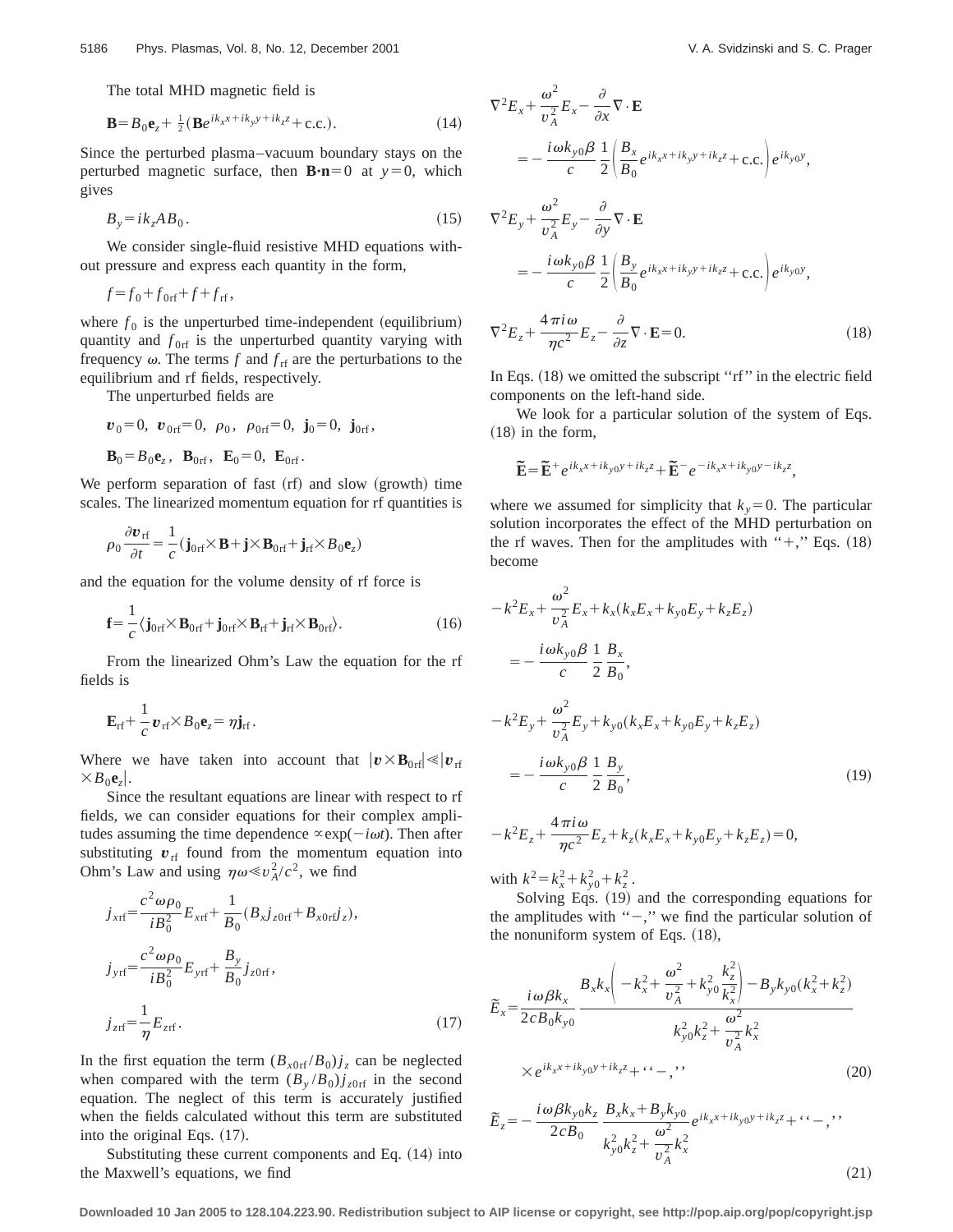$$
\widetilde{B}_x = -\frac{i\beta k_{y0}^2 k_z}{2B_0} \frac{B_x k_x + B_y k_{y0}}{k_{y0}^2 k_z^2 + \frac{\omega^2}{v_A^2} k_x^2} e^{ik_x x + ik_{y0} y + ik_z z + \epsilon} - \epsilon,
$$
\n(22)

$$
\widetilde{B}_z = -\frac{i\beta}{2B_0} \frac{B_x \left(k_{y0}^2 k_z^2 + \frac{\omega^2}{v_A^2} k_x^2\right) - B_y k_x k_z^2 k_{y0}}{k_{y0}^2 k_z^2 + \frac{\omega^2}{v_A^2} k_x^2}
$$
\n
$$
\times e^{ik_x x + ik_{y0} y + ik_z z} + \dots \tag{23}
$$

In the above equations the terms with  $"-"$  are obtained from those with "+" by changing  $k_x \rightarrow -k_x$ ,  $k_z \rightarrow -k_z$  and  $B_x$  $\rightarrow B_x^*$ ,  $B_y \rightarrow B_y^*$ . In the derivation of the above equations and in the following calculations the condition of Eq.  $(13)$  is used to simplify the analysis.

Now we find the general solution of Eqs.  $(18)$  without the right-hand side. We find this solution in the form,

$$
\mathbf{E} = \mathbf{E} e^{ik_x x + ik_y y + ik_z z},
$$

the wave number  $k_y$  is now different from that in MHD magnetic field perturbation (which we have zeroed). Then Eqs. (18) without the right-hand side become

$$
\left(k_x^2 - k^2 + \frac{\omega^2}{v_A^2}\right) E_x + k_x k_y E_y + k_x k_z E_z = 0,
$$
\n
$$
k_x k_y E_x + \left(k_y^2 - k^2 + \frac{\omega^2}{v_A^2}\right) E_y + k_y k_z E_z = 0,
$$
\n
$$
k_x k_z E_x + k_y k_z E_y + \left(k_z^2 - k^2 + \frac{i\omega^2}{\tilde{\eta}c^2}\right) E_z = 0,
$$
\n(24)

where  $\tilde{\eta} = \omega \eta/4\pi$ . The Eqs. (24) lead to a dispersion equation which has two roots for  $k_y^2$  when  $k_x$ ,  $k_z$ , and  $\omega$  are fixed. These roots are

$$
k_{y1}^{2} = -k_{x}^{2} - k_{z}^{2} + \frac{\omega^{2}}{v_{A}^{2}},
$$
  

$$
k_{y2}^{2} = -k_{x}^{2} + k_{y0}^{2} - \frac{i v_{A}^{2}}{\overline{\eta}c^{2}}k_{z}^{2}.
$$

The relations between the field components corresponding to each root are found from Eqs.  $(24)$ . The root  $k_{v1}$  corresponds to the compressional Alfvén wave propagating from the boundary toward the plasma. This wave is excited by the perturbation. For this branch

$$
E_y = -\frac{k_x}{k_{y1}} E_x, \quad E_z = 0,
$$
  
\n
$$
B_x = \frac{c}{\omega} \frac{k_x k_z}{k_{y1}} E_x, \quad B_y = \frac{c}{\omega} k_z E_x, \quad B_z = -\frac{c}{\omega} \frac{k_x^2 + k_{y1}^2}{k_{y1}} E_x.
$$

The root  $k_{y2}$  corresponds to a decaying wave, localized approximately in the skin layer, for which

$$
B_x = -\frac{c}{\omega} \frac{k_{y2} \frac{\omega^2}{v_A^2}}{k_z^2 - \frac{\omega^2}{v_A^2}} E_z, \ \ B_y = \frac{c}{\omega} \frac{k_x \frac{\omega^2}{v_A^2}}{k_z^2 - \frac{\omega^2}{v_A^2}} E_z, \ \ B_z = 0.
$$

This branch is a modification of the shear Alfven wave due to finite  $\eta$  and  $E_z$ .

Now the general solution of the uniform part of Eqs.  $(18)$  is

$$
E_x = E_{x1}^+ e^{ik_{y1}y + ik_xx + ik_zz} + \frac{k_xk_z}{k_z^2 - \frac{\omega^2}{2}} E_{z2}^+ e^{ik_{y2}y + ik_xx + ik_zz}
$$
  
+  $\cdots$ ,  

$$
E_z = E_{z2}^+ e^{ik_{y2}y + ik_xx + ik_zz} + \cdots
$$
,  

$$
B_x = \frac{c}{\omega} \frac{k_xk_z}{k_{y1}} E_{x1}^+ e^{ik_{y1}y + ik_xx + ik_zz}
$$
  

$$
- \frac{c}{\omega} \frac{k_{y2} \frac{\omega^2}{v_A^2}}{k_z^2 - \frac{\omega^2}{v_A^2}} E_{z2}^+ e^{ik_{y2}y + ik_xx + ik_zz} + \cdots
$$
,  

$$
B_z = -\frac{c}{\omega} \frac{k_x^2 + k_{y1}^2}{k_{y1}} E_{x1}^+ e^{ik_{y1}y + ik_xx + ik_zz} + \cdots
$$

The terms with " $-$ " are obtained from those with " $+$ " by changing  $k_x \rightarrow -k_x$ ,  $k_z \rightarrow -k_z$ . In these equations the coefficients  $E_{x1}^{\pm}$  and  $E_{z2}^{\pm}$  are arbitrary.

Perturbed fields in the vacuum layer, satisfying the boundary conditions on the conducting wall at  $y=-l$  are

$$
E_x = E_{x1}^+ e^{ik_x x + ik_z z} (e^{ik_y y} - e^{-ik_y y} e^{-2ik_y l}) + \cdots , \qquad (25)
$$

$$
E_z = E_{z1}^+ e^{ik_x x + ik_z z} (e^{ik_y y} - e^{-ik_y y} e^{-2ik_y l}) + \cdots , \qquad (26)
$$

$$
B_x = \frac{ck_x}{\omega k_y} (E_{x1}^+ k_z - E_{z1}^+ k_x) e^{ik_x x + ik_z z} (e^{ik_y y} + e^{-ik_y y} e^{-2ik_y l})
$$
  
 
$$
+ \cdots , \qquad (27)
$$

$$
B_{z} = \frac{ck_{z}}{\omega k_{y}} (E_{x1}^{+}k_{z} - E_{z1}^{+}k_{x})e^{ik_{x}x + ik_{z}z}(e^{ik_{y}y} + e^{-ik_{y}y}e^{-2ik_{y}t}) + \cdots, \qquad (28)
$$

where  $k_y = i\sqrt{k_x^2 + k_z^2}$ , and the coefficients  $E_{x1}^{\pm}$  and  $E_{z1}^{\pm}$  are arbitrary and different from those in the plasma.

We match the tangential components of electric and magnetic fields in plasma and in vacuum at the position *ys*  $= \frac{1}{2}(Ae^{ik_x x + ik_z z} + c.c.).$  Then to the first order in *A* we find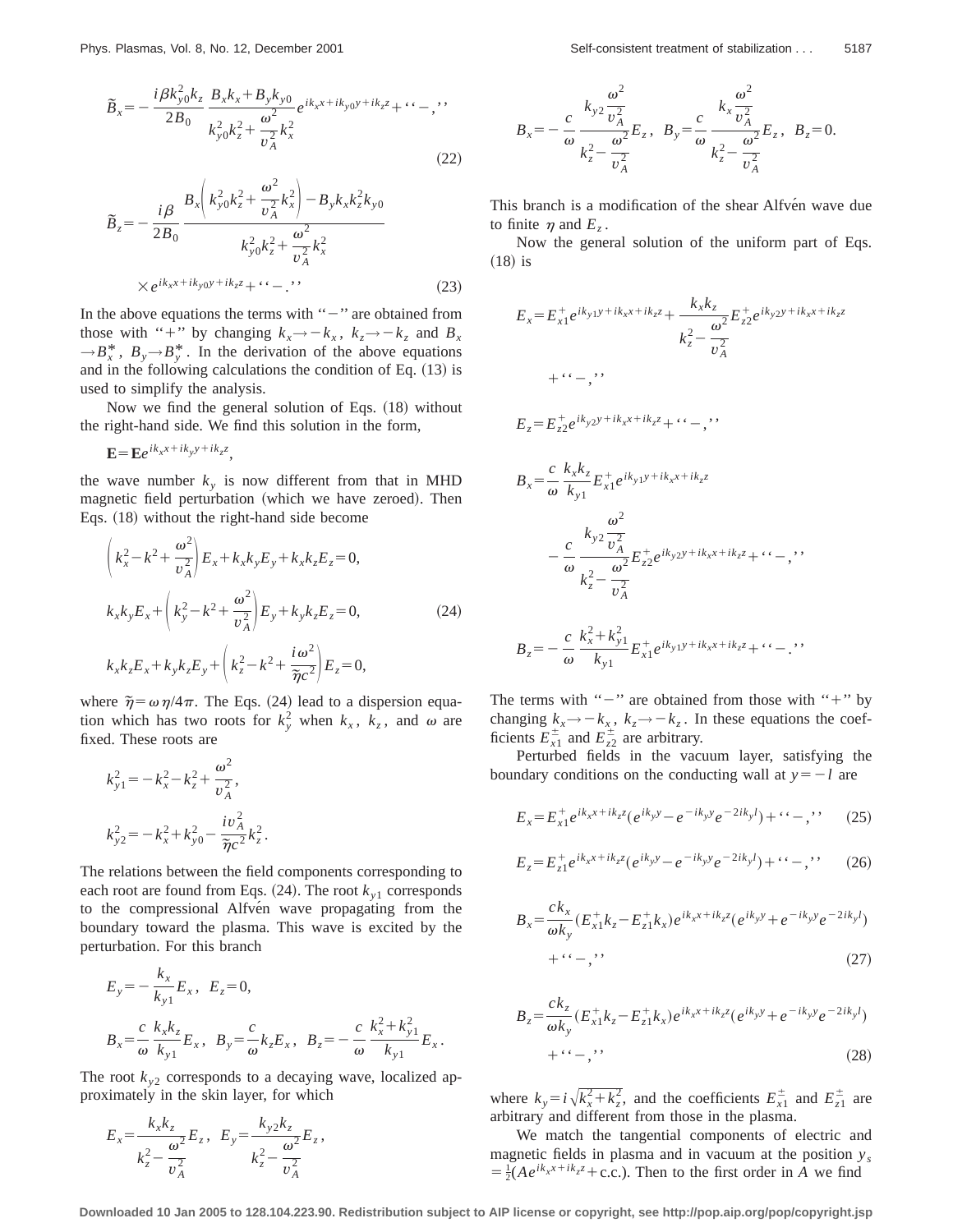$$
E_{z1}^{+}(1 - e^{-2ik_{y}l}) - E_{z2}^{p+} = \tilde{E}_{z}^{+},
$$
\n
$$
E_{x1}^{+}(1 - e^{-2ik_{y}l}) - E_{x1}^{p+} - \frac{k_{x}k_{z}}{k_{z}^{2}} E_{z2}^{p+} = \tilde{E}_{x}^{+},
$$
\n
$$
k_{z}^{2} - \frac{\omega^{2}}{v_{A}^{2}}
$$
\n
$$
\frac{k_{z}}{k_{y}}(1 + e^{-2ik_{y}l})(E_{x1}^{+}k_{z} - E_{z1}^{+}k_{x}) + \frac{k_{x}^{2} + k_{y1}^{2}}{k_{y1}} E_{x1}^{p+} = \frac{\omega}{c} \tilde{B}_{z}^{+},
$$
\n
$$
\frac{k_{x}}{k_{y}}(1 + e^{-2ik_{y}l})(E_{x1}^{+}k_{z} - E_{z1}^{+}k_{x}) - \frac{k_{x}k_{z}}{k_{y1}} E_{x1}^{p+}
$$
\n
$$
k_{y2} \frac{\omega^{2}}{v_{A}^{2}}
$$
\n
$$
+ \frac{k_{y2} \frac{\omega^{2}}{v_{A}^{2}}}{k_{z}^{2} - \frac{\omega^{2}}{v_{A}^{2}}} E_{z2}^{p+} = -\frac{A}{2} \frac{\omega}{c} \beta k_{y0} + \frac{\omega}{c} \tilde{B}_{x}^{+}.
$$

Similar equations are for the coefficients with " $-$ ." In the above equations we omitted superscripts " $v$ " in the vacuum coefficients. Substituting  $E_{z1}^+$  and  $E_{x1}^+$  from the first two equations into the second two, we find

$$
\begin{split}\n&\left(\frac{k_{z}^{2}}{k_{y}}\Delta+\frac{k_{x}^{2}+k_{y1}^{2}}{k_{y1}}\right)E_{x1}^{p+}+\frac{k_{z}}{k_{y}}\Delta\frac{k_{x}\frac{\omega^{2}}{v_{A}^{2}}}{k_{z}^{2}-\frac{\omega^{2}}{v_{A}^{2}}}E_{z2}^{p+} \\
&=-\frac{k_{z}}{k_{y}}\Delta(k_{z}\tilde{E}_{x}^{+}-k_{x}\tilde{E}_{z}^{+})+\frac{\omega}{c}\tilde{B}_{z}^{+}, \\
&\left(\frac{k_{x}k_{z}}{k_{y}}\Delta-\frac{k_{x}k_{z}}{k_{y1}}\right)E_{x1}^{p+} \\
&+\left(\frac{k_{y2}\frac{\omega^{2}}{v_{A}^{2}}}{k_{z}^{2}-\frac{\omega^{2}}{v_{A}^{2}}}+\frac{k_{x}}{k_{y}}\Delta\frac{k_{x}\frac{\omega^{2}}{v_{A}^{2}}}{k_{z}^{2}-\frac{\omega^{2}}{v_{A}^{2}}}\right)E_{z2}^{p+} \\
&=-\frac{k_{x}}{k_{y}}\Delta(k_{z}\tilde{E}_{x}^{+}-k_{x}\tilde{E}_{z}^{+})-\frac{A}{2}\frac{\omega}{c}\beta k_{y0}+\frac{\omega}{c}\tilde{B}_{x}^{+},\n\end{split}
$$
(29)

where

$$
\triangle = \frac{1 + e^{-2ik_yt}}{1 - e^{-2ik_yt}} \approx -\frac{1}{|k_y|l},
$$

since in the cases of interest  $|k_v| \leq 1$  (unstable modes have the wave length much longer than the width of the vacuum layer).

After solving Eqs. (29) one can find the field and current components in the plasma and then find the rf pressure distribution as

$$
P = \int_{y_s}^{\infty} f_y dy,
$$
\n(30)

where  $f$  is given by Eq. (16). For keeping the linear in  $A$ accuracy, the integration in Eq. (30) should be performed only accross the skin layer.

Careful analysis of Eqs. (29) and the subsequent calculation of the rf pressure shows that the rf pressure is stabilizing only in the limit when  $k_z = 0$ . In this limit

$$
P = P_0 \left[ 1 - 2 \frac{\frac{1}{l} \frac{4 \pi \omega}{\eta c^2} + \frac{1}{l^2} \sqrt{\frac{4 \pi \omega}{2 \eta c^2}}}{\frac{4 \pi \omega}{\eta c^2} + \frac{2}{l} \sqrt{\frac{4 \pi \omega}{2 \eta c^2} + \frac{1}{l^2}}}
$$
  

$$
\times \frac{1}{2} (A e^{ik_x x + ik_z z} + \text{c.c.}) \right].
$$
 (31)

In order to compare the results in this section with the ideal case of an unmagnetized perfectly conducting plasma, we provide here the equation for the pressure distribution for the simple model of Sec. II derived for the geometry of this section (Fig. 3),

$$
P = \frac{E_A^2}{16\pi \sin^2 \lambda} \left[ 1 - 2 \frac{k_x^2}{|k_y|^2 l} \frac{1}{2} (A e^{ik_x x + ik_z z} + \text{c.c.}) \right]. \tag{32}
$$

The correction to the unperturbed pressure in the above equation is inversive proportional to the width of the vacuum layer *l*. The coefficient in front of the plasma surface displacement is negative because the y axis is directed towards the plasma now.

From Eq. (31) one can see that in the limit  $k_z = 0$  this equation reproduces the simplified profile of Eq. (32)  $(|k_x|)$  $=$   $|k_v|$  for  $k_z$  = 0) when the width of the vacuum layer l is bigger than the skin depth.

Equation (31) is valid roughly when  $k_z < \omega/v_A \sqrt{\Delta}$ . This restriction on  $k_z$  is very limiting; it implies that the rf pressure in a magnetized plasma is stabilizing only for perturbations with  $m=0$  (which is not the case of interest for the resistive wall modes).

When  $k_z \gg \omega/v_A \sqrt{\Delta}$  (this condition includes  $m=1$  perturbation in cylindrical geometry for typical plasmas), then the correction to the unperturbed pressure  $P_0$  is roughly by a factor  $\triangle$  smaller than that given by Eq. (32) [the relation of Eq.  $(15)$  is taken into account for this estimation]. In this case this correction is of the same order of magnitude as previously neglected terms, which means that it is zero within the accuracy of our calculations.

This significant change of the rf pressure distribution in the magnetized plasma is due to the change of the wave polarization in the magnetic field when  $k_z \neq 0$  relative to the wave polarization in unmagnetized plasma. This results in erasing the perturbed rf pressure when the plasma boundary is perturbed, so that the rf pressure neither stabilizes nor destabilizes the plasma surface.

The unperturbed rf fields are driven with the wave number  $k_z = 0$ , so that the Alfvén resonance  $(k_z = \omega/v_A)$  is not excited directly. One can assume that  $k_z$  of the perturbation is discrete  $(k_z$  corresponds to m in cylindrical geometry) and in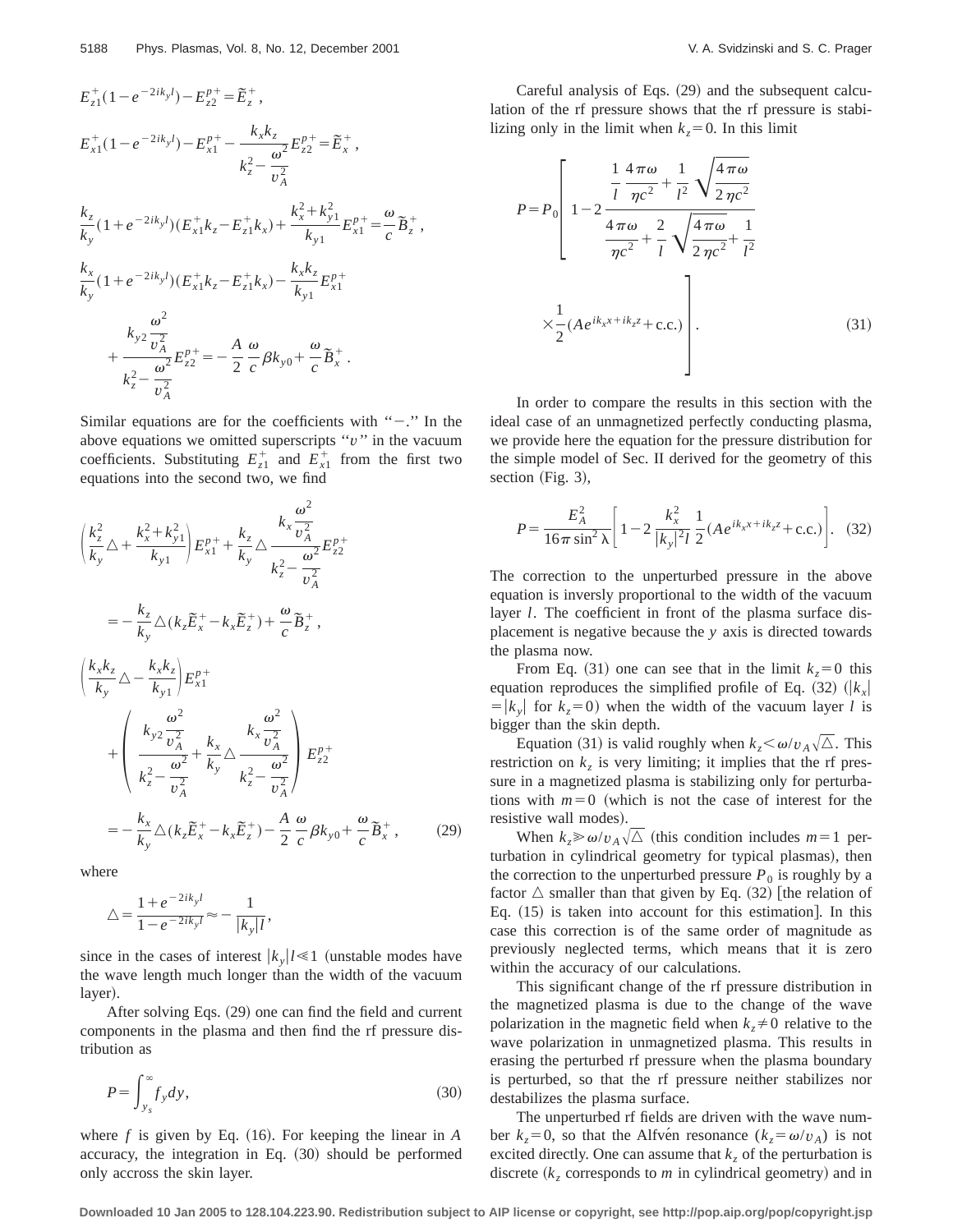general the condition for excitation of Alfven resonance is not satisfied in the skin layer. Due to this we do not consider special case of the presence of Alfvén resonance in this model.

#### **B.** Magnetized plasma with a skin layer,  $\omega_{\text{rf}} \geq \omega_{ci}$

In this section we briefly outline the calculations and results for the rf pressure distribution in the case of rf frequencies in the range  $\omega \gtrsim \omega_{ci}$ . For these frequencies the dielectric properties of a magnetized plasma are qualitatively different from those considered in the previous section, this might lead to a stabilizing rf presure distribution. A separate analysis is necessary to obtain the result in this case.

In this range of frequencies the propagation of em waves in plasma is properly described by a collisionless two fluid model. For the plasma parameters of the previous section, the skin depth now is a fraction of 1 cm. As before we neglect the plasma pressure contribution, then this model results in the description of the plasma dielectric properties by a cold plasma dielectric tensor.

We use the same coordinates as in the previous section, and again the driven rf electric field is parallel to the magnetic field  $\mathbf{B}_0$ .

If  $\lambda = \omega l/c$ , then the nonzero components of the unperturbed rf fields are in vacuum,

$$
E_z = \left[ -\sin(\omega y/c) + \frac{\omega}{\omega_{pe}} \cos(\omega y/c) \right] \frac{E_A}{\sin \lambda + \frac{\omega}{\omega_{pe}} \cos \lambda},
$$
  

$$
B_x = \left[ \cos(\omega y/c) + \frac{\omega}{\omega_{pe}} \sin(\omega y/c) \right] \frac{iE_A}{\sin \lambda + \frac{\omega}{\omega_{pe}} \cos \lambda},
$$

and in plasma,

$$
E_{zp} = \frac{\omega}{\omega_{pe}} \frac{E_A}{\sin \lambda + \frac{\omega}{\omega_{pe}} \cos \lambda} e^{ik_{y0}y},
$$

$$
B_{xp} = \frac{iE_A}{\sin \lambda + \frac{\omega}{\omega_{pe}} \cos \lambda} e^{ik_{y0}y},
$$

where  $k_{\nu 0} = i \omega_{pe} / c$ .

Again we assume that the perturbation of the plasma– vacuum boundary is much smaller than the skin depth and that the condition of Eq.  $(13)$  is satisfied. We perform the linearization of the two fluid equations about the unperturbed oscillating quantities. Then we separate slow and fast time scales. We find that the time averaged force per unit volume acting on the plasma is

$$
\mathbf{f} = \frac{1}{c} \langle j_{z0\text{rf}} B_{x0\text{rf}} \mathbf{e}_y + j_{z0\text{rf}} \mathbf{e}_z \times \mathbf{B}_{\text{rf}} + j_{z\text{rf}} B_{x0\text{rf}} \mathbf{e}_y \rangle.
$$
 (33)

In the derivation of this equation some smaller (for typical RFP plasmas) terms were neglected.

After tedious calculations one can find that the equations for the perturbed rf electric fields are similar to those of Eqs.  $(19)$  of the previous section,

$$
-k^{2}E_{x} + \frac{\omega^{2}}{c^{2}}\varepsilon_{\perp}E_{x} + \frac{\omega^{2}}{c^{2}}igE_{y} + k_{x}(k_{x}E_{x} + k_{y0}E_{y} + k_{z}E_{z})
$$
  
\n
$$
= -\frac{i\omega k_{y0}\beta}{c}\frac{1}{2}\frac{B_{x}}{B_{0}},
$$
  
\n
$$
-k^{2}E_{y} + \frac{\omega^{2}}{c^{2}}\varepsilon_{\perp}E_{y} - \frac{\omega^{2}}{c^{2}}igE_{x} + k_{y0}(k_{x}E_{x} + k_{y0}E_{y} + k_{z}E_{z})
$$
  
\n
$$
= -\frac{i\omega k_{y0}\beta}{c}\frac{1}{2}\frac{B_{y}}{B_{0}},
$$
  
\n
$$
-k^{2}E_{z} + \frac{\omega^{2}}{c^{2}}\varepsilon_{\parallel}E_{z} + k_{z}(k_{x}E_{x} + k_{y0}E_{y} + k_{z}E_{z})
$$
  
\n
$$
= -\frac{ik_{y0}\beta k_{z}}{c}\frac{1}{2}v_{ez},
$$
  
\n(34)

where  $\varepsilon_{\perp}$ ,  $\varepsilon_{\parallel}$ , g are the components of the cold plasma dielectric tensor (see, e.g., Ref. 11),

$$
\varepsilon = \begin{pmatrix} \varepsilon_{\perp} & ig & 0 \\ -ig & \varepsilon_{\perp} & 0 \\ 0 & 0 & \varepsilon_{\parallel} \end{pmatrix},
$$

and the quantities on the right-hand side of Eqs.  $(34)$  correspond to MHD perturbations.

As in the previous section we find the general solution of Eqs.  $(34)$  and match it with the solution in the vacuum layer applying similar boundary conditions on the plasma–vacuum surface. The resultant rf pressure distribution is similar to that obtained in the previous section. In the limit  $k_z=0$  the result of Eq.  $(32)$  is reproduced. As in the low frequency case this result is very restrictive. It is valid for  $k_z$  $\langle(\omega/c)\sqrt{|\varepsilon|}/\Delta$ . For  $k_z\gg(\omega/c)\sqrt{|\varepsilon|}/\Delta$  the correction to the unperturbed pressure is roughly a factor  $\triangle$  smaller than that given by Eq.  $(32)$ . Again this restricts the stabilizing effect only to  $m=0$  perturbations.

#### **C. Zero skin depth limit**

We consider here the range of frequencies  $\omega \gtrsim \omega_{ci}$ . This range is investigated in the previous section with the assumption that the amplitude of plasma displacement *A* is smaller than the skin depth. Since the skin depth for these frequencies is relatively small, this assumption may be violated. In order to have a complete picture about the perturbation of rf pressure, we consider here the limit when the skin depth is much smaller than *A*. Because the expressions in this section are relatively simple, we can make a more definite conclusion on why the perturbed rf pressure is diminished for  $k_z$  $\neq$  0.

In this limit the electric field component parallel to the magnetic field in plasma is shielded, so that only one (propagating) branch is left for the rf fields in plasma. The approximate rf fields in plasma are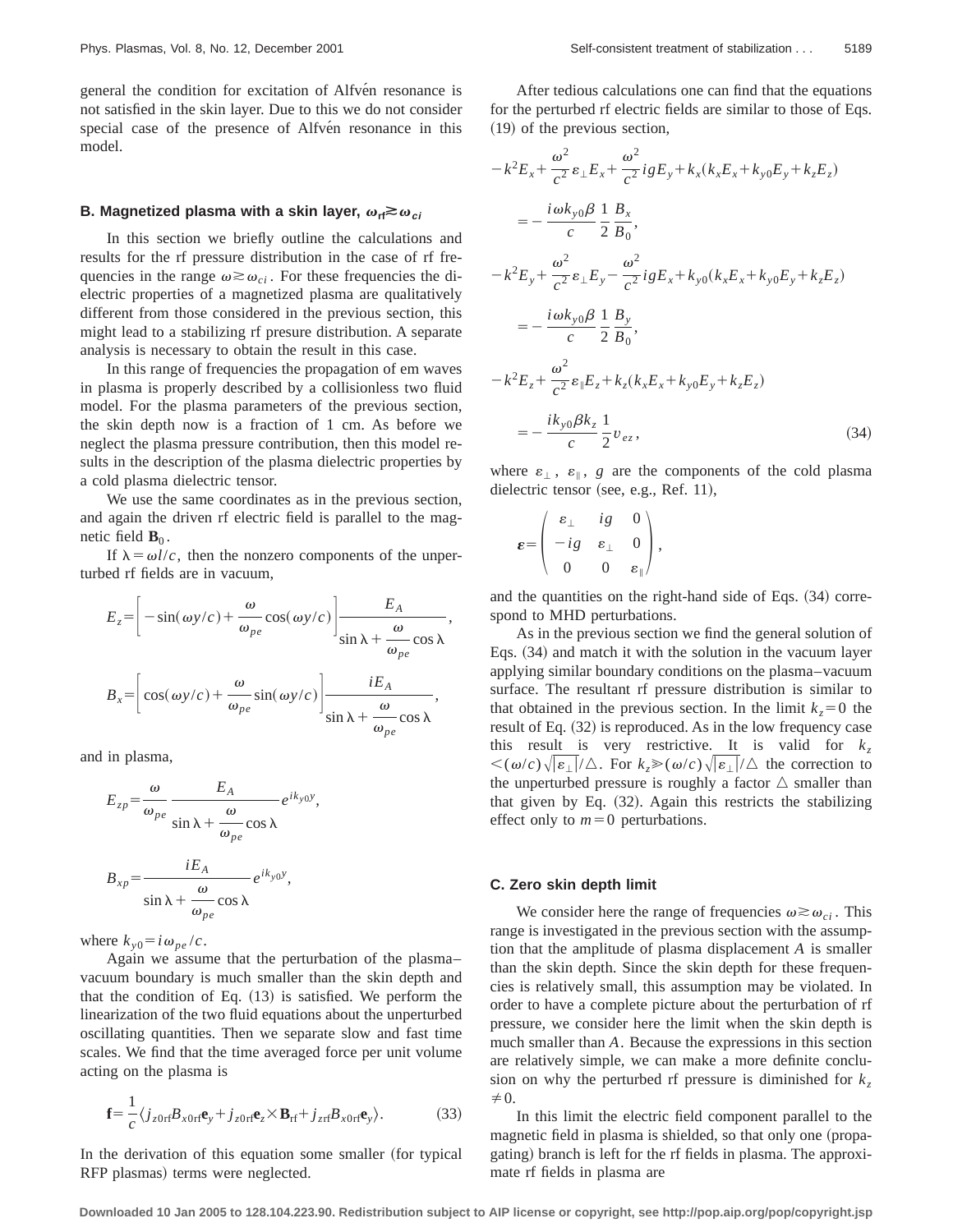$$
E_x = E_{x1}^{p+} e^{ik_{y1}y + ik_x x + ik_z z} + E_{x1}^{p-} e^{ik_{y1}y - ik_x x - ik_z z},
$$
  

$$
E_z = 0,
$$
  

$$
\omega^2
$$

$$
B_{x} = -\frac{ck_{z}}{\omega} \frac{k_{x}k_{y1} - \frac{1}{c^{2}}ig}{k_{x}^{2} + k_{z}^{2} - \frac{\omega^{2}}{c^{2}}\epsilon_{\perp}}
$$
  
\n
$$
B_{z} = -\frac{c}{\omega} \frac{k_{y1}(k_{z}^{2} - \frac{\omega^{2}}{c^{2}}\epsilon_{\perp}) + k_{x}\frac{\omega^{2}}{c^{2}}ig}{k_{x}^{2} + k_{z}^{2} - \frac{\omega^{2}}{c^{2}}\epsilon_{\perp}}
$$
  
\n
$$
\times E_{x1}^{p+}e^{ik_{y1}y + ik_{x}x + ik_{z}z + \cdots -},
$$

the terms with the coefficients with " $-$ " are obtained by changing  $k_x \rightarrow -k_x$ ,  $k_z \rightarrow -k_z$ . The wave number  $k_{v1}$  in the above equations is the root of a cold plasma dispersion equation with fixed  $k_x$ ,  $k_z$ ,  $\omega$ .

We now match the vacuum solution of Eqs.  $(25)$ – $(28)$ with the plasma solution. The condition  $\mathbf{E} \cdot \mathbf{B} = 0$  on the plasma-vacuum boundary gives

$$
E_{z1}^{+} = \frac{\omega}{c} \frac{\beta \frac{1}{2}A}{1 - e^{-2ik_{y}l}},
$$
\n(35)

$$
E_{z1}^{-} = \frac{\omega}{c} \frac{\beta \frac{1}{2} A^{*}}{1 - e^{-2ik_{y}l}}.
$$
 (36)

From the condition  $\mathbf{E}^v \cdot [\mathbf{n} \times \mathbf{B}] = \mathbf{E}^p \cdot [\mathbf{n} \times \mathbf{B}]$  we find

$$
E_{x1}^{+}(1 - e^{-2ik_y l}) = E_{x1}^{p+},
$$
\n(37)

$$
E_{x1}^{-}(1 - e^{-2ik_y t}) = E_{x1}^{p-}, \qquad (38)
$$

and from  $\mathbf{B}^v \cdot \mathbf{B} = \mathbf{B}^p \cdot \mathbf{B}$  we have

$$
i\beta \frac{1}{2} \frac{B_x}{B_0} + \frac{c}{\omega} \frac{k_z}{k_y} (E_{x1}^+ k_z - E_{z1}^+ k_x) (1 + e^{-2ik_y l})
$$
  
= 
$$
- \frac{c}{\omega} \frac{k_{y1} \left(k_z^2 - \frac{\omega^2}{c^2} \varepsilon_{\perp}\right) + k_x \frac{\omega^2}{c^2} i g}{k_x^2 + k_z^2 - \frac{\omega^2}{c^2} \varepsilon_{\perp}}
$$
(39)

$$
i\beta \frac{1}{2} \frac{B_x^*}{B_0} + \frac{c}{\omega} \frac{k_z}{k_y} (E_{x1}^- k_z - E_{z1}^- k_x) (1 + e^{-2ik_y l})
$$
  
= 
$$
- \frac{c}{\omega} \frac{k_{y1} \left(k_z^2 - \frac{\omega^2}{c^2} \varepsilon_{\perp}\right) - k_x \frac{\omega^2}{c^2} i g}{k_x^2 + k_z^2 - \frac{\omega^2}{c^2} \varepsilon_{\perp}}
$$
(40)

We solve Eqs. (35)–(40) to find the perturbed  $B_x$  component in the vacuum layer given by Eq.  $(27)$ . This component is used to find the perturbed rf pressure distribution on the plasma surface. After some calculations we find

$$
B_x^+ \propto \frac{k_x \beta \sigma^+ A - i \beta k_z \frac{1}{2} \frac{B_x}{B_0}}{k_y^2 + \frac{2 \sigma^+}{\Delta}},\tag{41}
$$

where

$$
\sigma^{+} = \frac{k_{y1}\left(k_{z}^{2} - \frac{\omega^{2}}{c^{2}}\varepsilon_{\perp}\right) + k_{x}\frac{\omega^{2}}{c^{2}}ig}{k_{x}^{2} + k_{z}^{2} - \frac{\omega^{2}}{c^{2}}\varepsilon_{\perp}}
$$

and  $B_x$  on the right-hand side of Eq. (41) is the amplitude of the perturbed MHD magnetic field on the plasma boundary.

In the limit  $k_z = 0$  the rf pressure perturbation found with  $B_x$  given by Eq. (41) is the same as in the simplified case of Eq. (32)  $(l \ge c/\omega_{pe}$  is assumed). This limit is valid roughly for  $k_z \leq (\omega/c) \sqrt{\varepsilon_\perp}/\triangle$ . In the case when  $k_z$  $\gg \left(\frac{\omega}{c}\right)\sqrt{\left|\varepsilon_{\perp}\right|}/\triangle$ , the first term in the denominator in Eq. (41) dominates and the pressure perturbation is roughly by a factor of  $\triangle$  smaller than that given by Eq. (32) [here we assumed that in Eq. (41)  $B_r \sim B_v = ik_z AB_0$ .

From Eq.  $(41)$  one can see that the perturbed rf pressure is diminished when  $k_z \neq 0$ . This is because of the presence of the penetrating branch (with the wave number  $k_{v1}$ ) in the magnetized plasma. Without the magnetic field,  $\sigma^+ \rightarrow \infty$  $(k_{v1} \rightarrow \infty)$  and Eq. (41) results in the ideal pressure distribution of Eq.  $(32)$ .

#### **V. SUMMARY**

We have investigated rf wave stabilization of MHD instability. This work contains two new elements. First, we examine stabilization of resistive wall instability, focusing on the example of an ideal kink instability in the reversed field pinch. The motivation is that if rf wave can be confined to a thin vacuum region, then the  $i \times B$  force arising from the perturbed rf wave energy density provides a strong restoring force. Although the wall is resistive to the MHD instability, it traps the higher frequency rf waves. Second, we include the self-consistent effect of the MHD perturbation on the rf wave dynamics.

We find that the MHD perturbation of the plasma surface generates Alfvén disturbances—a variant of the shear Alfvén wave which evanesces into the plasma and a compressional wave which deeply penetrates. If we neglect the Alfvén wave generation, then the rf waves can stabilize the ideal kink resistive wall instability for rf wave magnetic fields that are much less than the equilibrium field. The rf waves simply evanesce with a resistive skin depth. However, the Alfven waves which are unavoidably generated defeat the rf wave localization and the stabilization. This suppression of stabilization is found in three qualitatively different plasma cases, discussed in Sec. IV.

Thus, effects due to perturbation of rf intensity considered with the proper description of the plasma dielectric properties should be included in analysis of ponderomotive stabilization of external modes in fusion devices. A successful rf stabilization scheme would require selection of waves